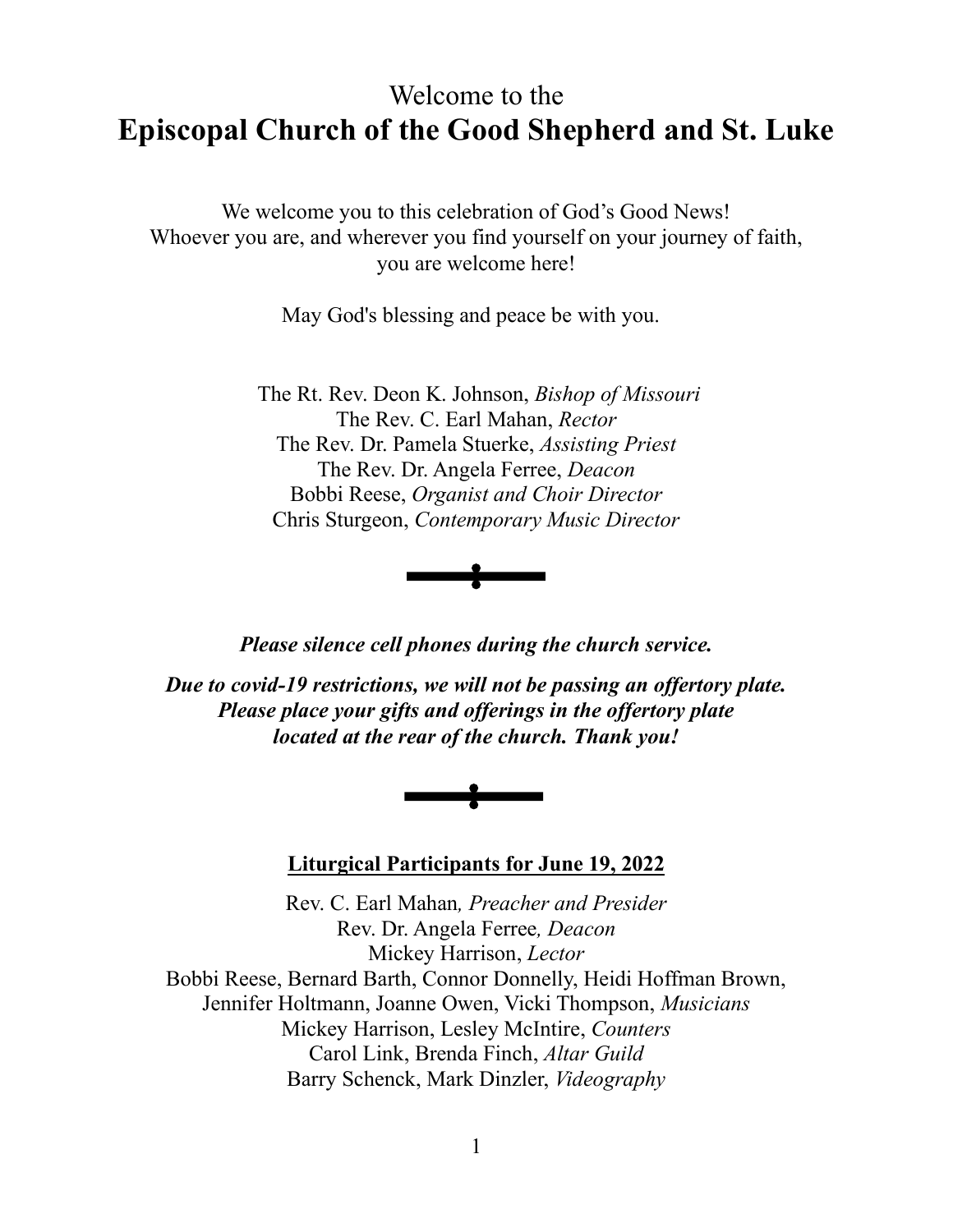# ORDER OF WORSHIP **THE SECOND SUNDAY AFTER PENTECOST**

#### **Welcome and Announcements**

#### **Prelude**

*Please stand at the ringing of the bell.*

| <b>Processional Hymn</b> | Praise to the living God | Hymn 372 |
|--------------------------|--------------------------|----------|
|                          |                          |          |

#### **OPENING ACCLAMATION**

*Presider* Blessed be the one, holy, and living God. *People Glory to God for ever and ever. Presider* Almighty God, to you all hearts are open, all desires known, and from you no secrets are hid: Cleanse the thoughts of our hearts by the inspiration of your Holy Spirit, that we may perfectly love you, and worthily magnify your holy Name; through Christ our Lord. *Amen.*

1. Glo - ry to God in the high  $\sim$ est, and earth. 2. Lord peace to his peo - ple on God, heaven - ly King, al might - y God and Fa ther, we wor - ship you, we give you thanks, we praise you for your glo - ry. 3. Lord Je · sus Christ, on - ly Son of the Lamb of Fa - ther, Lord God, God, 4. you take the sin of the world: have  $a \cdot$  way mer cy 5. you are seat - ed at right hand of on us; the the Fa - ther: re z  $\equiv$ ceive our prayer. 6. For a - lone are the Ho - ly you One,

## **GLORIA S280**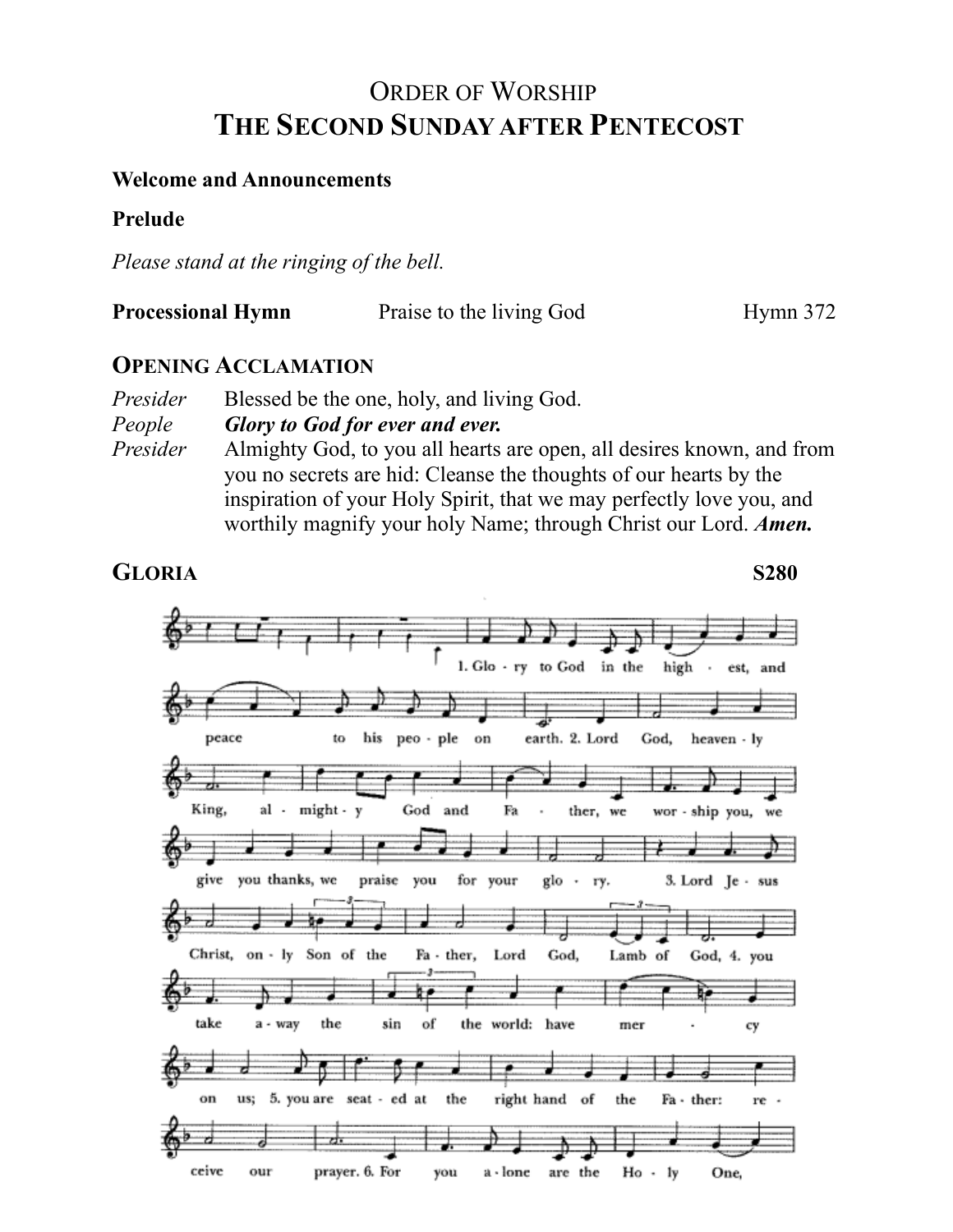

*Presider* God is with you. *People And also with you. Presider* Let us pray.

## **THE OPENING COLLECT**

*Presider* O Lord, make us have perpetual love and reverence for your holy Name, for you never fail to help and govern those whom you have set upon the sure foundation of your loving-kindness; through Jesus Christ our Lord, who lives and reigns with you and the Holy Spirit, one God, for ever and ever. *Amen.*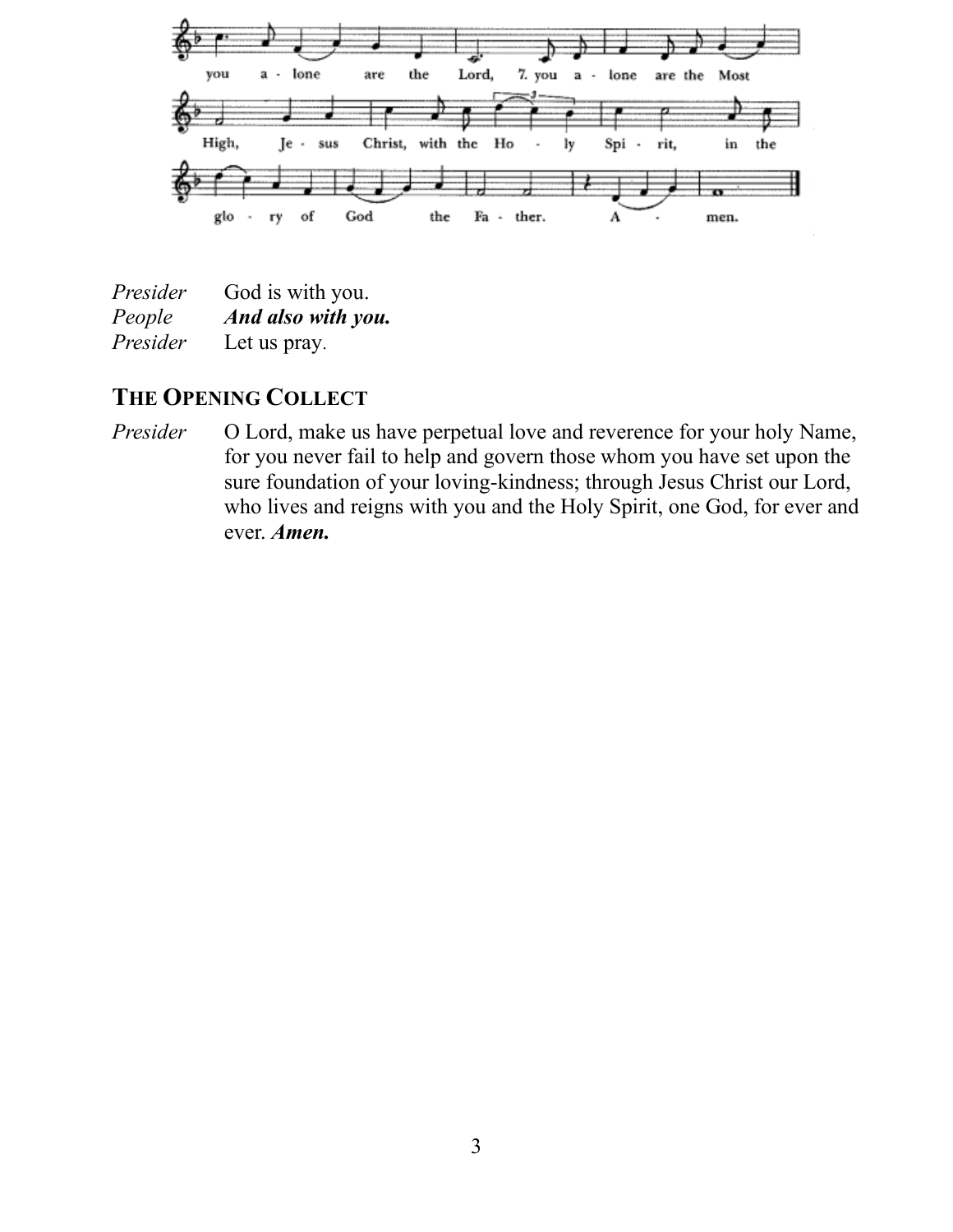# **THE WORD OF GOD**

#### **THE FIRST LESSON:Isaiah 65:1-9**

I was ready to be sought out by those who did not ask, to be found by those who did not seek me. I said, "Here I am, here I am," to a nation that did not call on my name. I held out my hands all day long to a rebellious people, who walk in a way that is not good, following their own devices; a people who provoke me to my face continually, sacrificing in gardens and offering incense on bricks; who sit inside tombs, and spend the night in secret places; who eat swine's flesh, with broth of abominable things in their vessels; who say, "Keep to yourself, do not come near me, for I am too holy for you." These are a smoke in my nostrils, a fire that burns all day long. See, it is written before me: I will not keep silent, but I will repay; I will indeed repay into their laps their iniquities and their ancestors' iniquities together, says the LORD; because they offered incense on the mountains and reviled me on the hills, I will measure into their laps full payment for their actions. Thus says the LORD: As the wine is found in the cluster, and they say, "Do not destroy it, for there is a blessing in it," so I will do for my servants' sake, and not destroy them all. I will bring forth descendants from Jacob, and from Judah inheritors of my mountains; my chosen shall inherit it, and my servants shall settle there.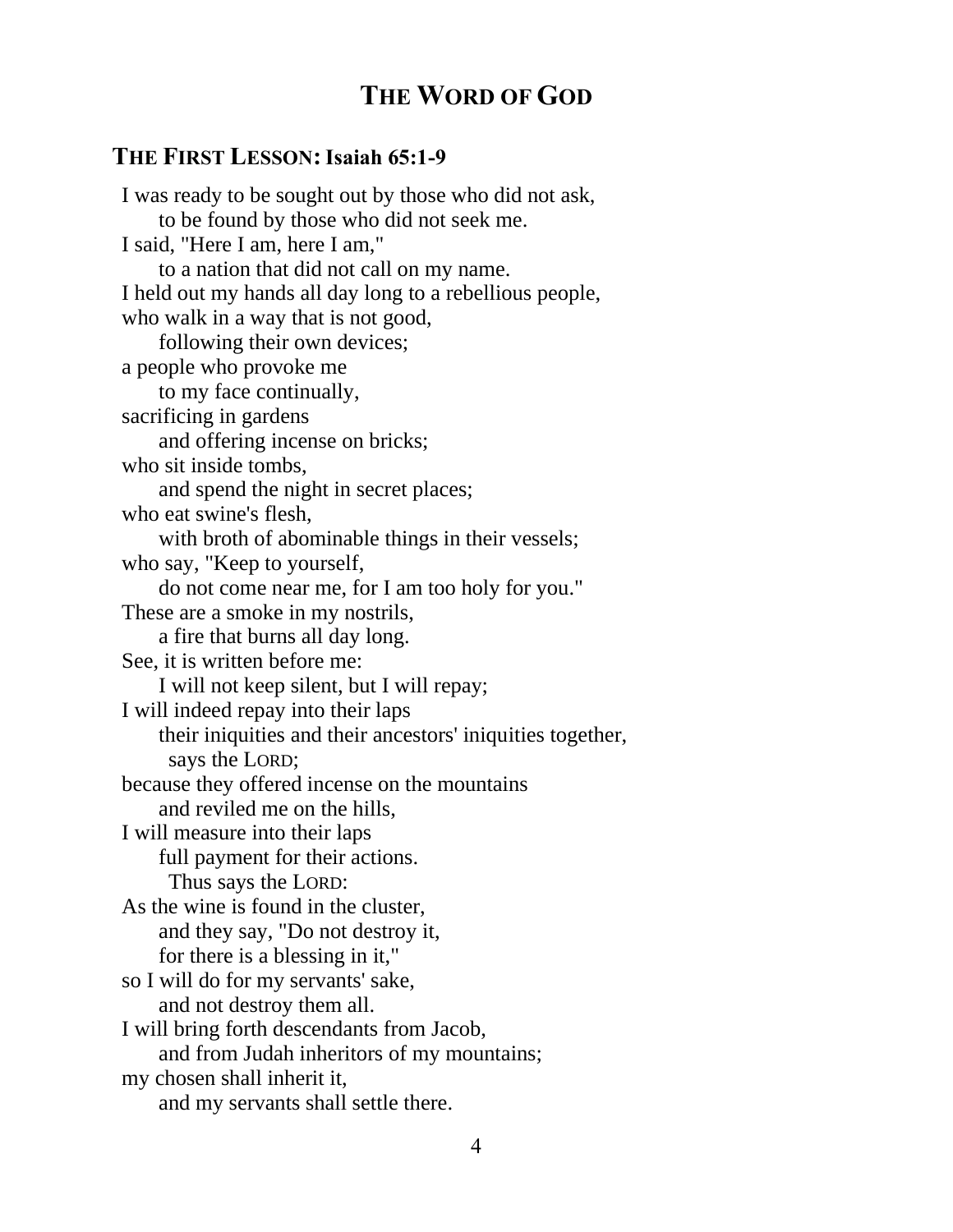*Reader* Hear what the Spirit is saying to God's People. *People Thanks be to God.*

|                                  | <b>Psalm 22:18-27</b> Deus, Deus meus                                                                                                                 | (Said by all)                                                    |
|----------------------------------|-------------------------------------------------------------------------------------------------------------------------------------------------------|------------------------------------------------------------------|
| Be not far away, O LORD; *       | you are my strength; hasten to help me.                                                                                                               |                                                                  |
| Save me from the sword, *        | my life from the power of the dog.                                                                                                                    |                                                                  |
| Save me from the lion's mouth, * | my wretched body from the horns of wild bulls.                                                                                                        |                                                                  |
|                                  | I will declare your Name to my brethren; *<br>in the midst of the congregation I will praise you.                                                     |                                                                  |
|                                  | Praise the LORD, you that fear him; *<br>stand in awe of him, O offspring of Israel;<br>all you of Jacob's line, give glory.                          |                                                                  |
|                                  | For he does not despise nor abhor the poor in their poverty;<br>neither does he hide his face from them; *<br>but when they cry to him he hears them. |                                                                  |
|                                  | My praise is of him in the great assembly; $*$                                                                                                        | I will perform my vows in the presence of those who worship him. |
|                                  | The poor shall eat and be satisfied,<br>and those who seek the LORD shall praise him: *<br>"May your heart live for ever!"                            |                                                                  |
|                                  | and all the families of the nations shall bow before him.                                                                                             | All the ends of the earth shall remember and turn to the LORD, * |
| he rules over the nations.       | For kingship belongs to the LORD; *                                                                                                                   |                                                                  |

## **THE SECOND LESSON: Galatians 3:23-29**

Now before faith came, we were imprisoned and guarded under the law until faith would be revealed. Therefore the law was our disciplinarian until Christ came, so that we might be justified by faith. But now that faith has come, we are no longer subject to a disciplinarian, for in Christ Jesus you are all children of God through faith. As many of you as were baptized into Christ have clothed yourselves with Christ. There is no longer Jew or Greek, there is no longer slave or free, there is no longer male and female; for all of you are one in Christ Jesus. And if you belong to Christ, then you are Abraham's offspring, heirs according to the promise.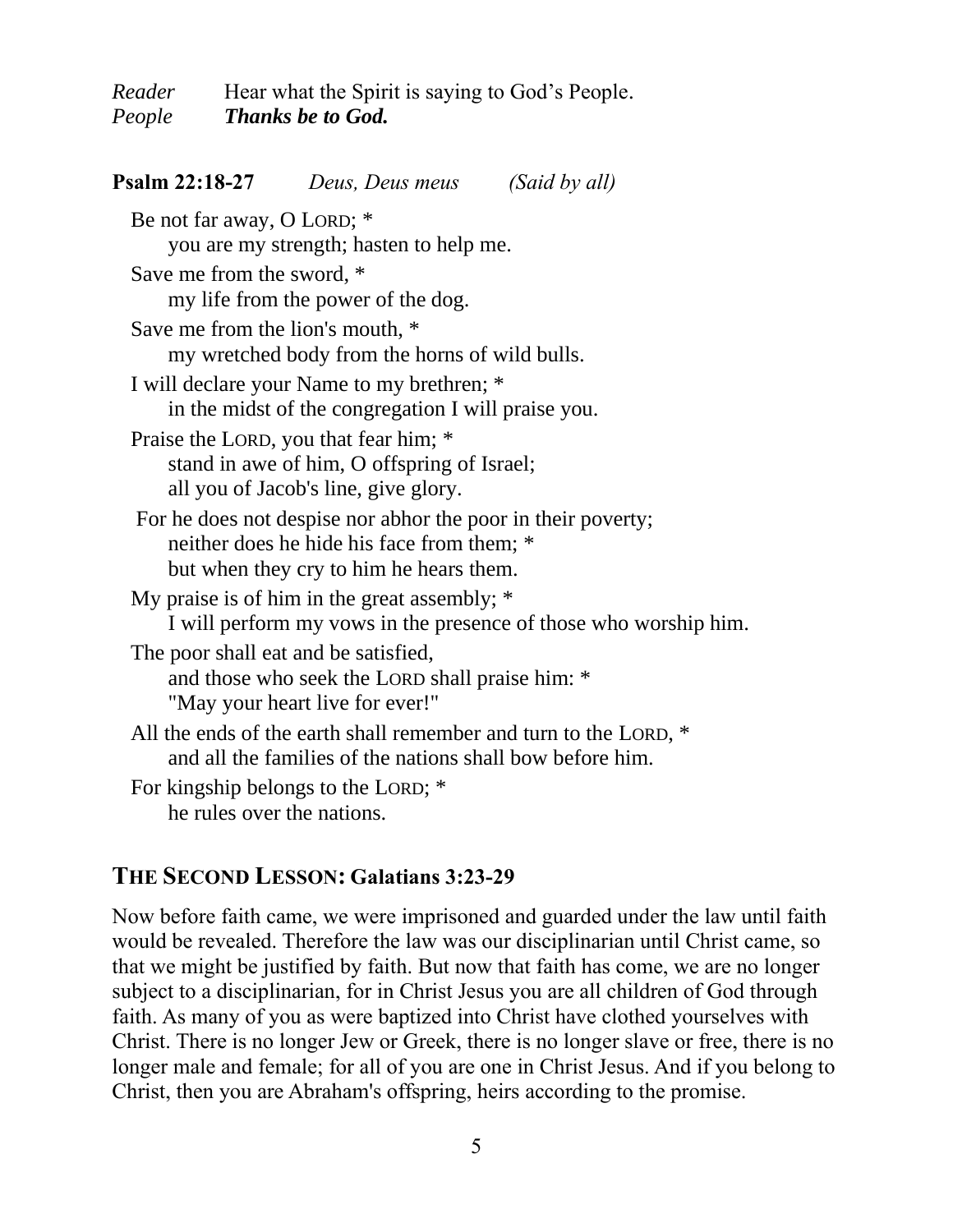| Reader | Hear what the Spirit is saying to God's People. |
|--------|-------------------------------------------------|
| People | <b>Thanks be to God.</b>                        |

### **Sequence Hymn** As longs the deer for cooling streams Hymn 658

#### **THE GOSPEL: Luke 8:26-39**

*Deacon* The Holy Gospel of our Savior Jesus Christ according to Luke. *People Glory to you, Lord Christ.*

Jesus and his disciples arrived at the country of the Gerasenes, which is opposite Galilee. As he stepped out on land, a man of the city who had demons met him. For a long time he had worn no clothes, and he did not live in a house but in the tombs. When he saw Jesus, he fell down before him and shouted at the top of his voice, "What have you to do with me, Jesus, Son of the Most High God? I beg you, do not torment me" -- for Jesus had commanded the unclean spirit to come out of the man. (For many times it had seized him; he was kept under guard and bound with chains and shackles, but he would break the bonds and be driven by the demon into the wilds.) Jesus then asked him, "What is your name?" He said, "Legion"; for many demons had entered him. They begged him not to order them to go back into the abyss.

Now there on the hillside a large herd of swine was feeding; and the demons begged Jesus to let them enter these. So he gave them permission. Then the demons came out of the man and entered the swine, and the herd rushed down the steep bank into the lake and was drowned.

When the swineherds saw what had happened, they ran off and told it in the city and in the country. Then people came out to see what had happened, and when they came to Jesus, they found the man from whom the demons had gone sitting at the feet of Jesus, clothed and in his right mind. And they were afraid. Those who had seen it told them how the one who had been possessed by demons had been healed. Then all the people of the surrounding country of the Gerasenes asked Jesus to leave them; for they were seized with great fear. So he got into the boat and returned. The man from whom the demons had gone begged that he might be with him; but Jesus sent him away, saying, "Return to your home, and declare how much God has done for you." So he went away, proclaiming throughout the city how much Jesus had done for him.

| Deacon | The Gospel of the Lord.            |
|--------|------------------------------------|
| People | <b>Praise to you, Lord Christ.</b> |

**THE SERMON** The Rev. C. Earl Mahan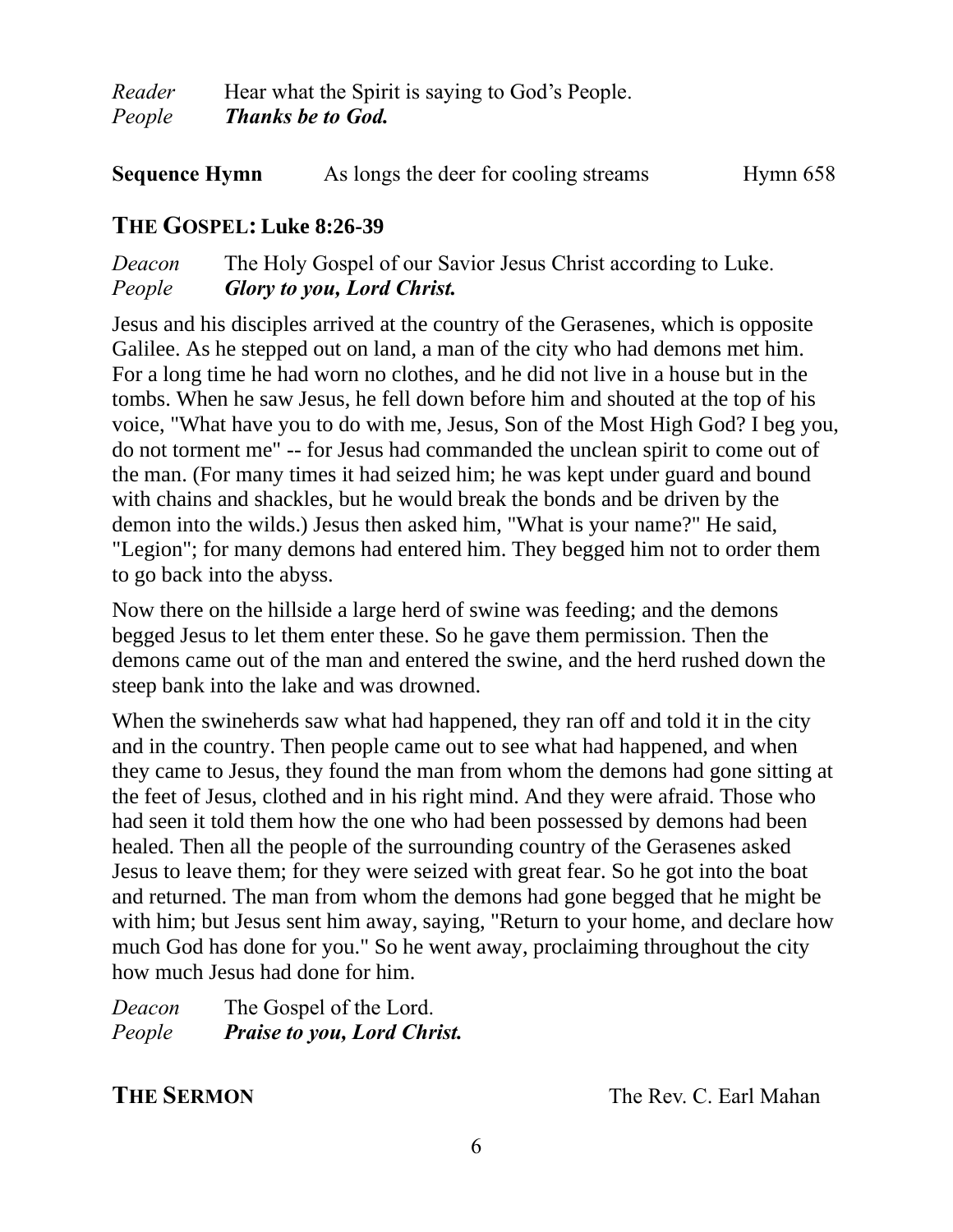# **THE PRAYERS OF THE PEOPLE**

| Leader | You are always ready to be sought out by those who do not ask, and<br>found by those who do not seek, saying: "Here I am, here I am,"<br>before we know enough to call your Name; so make your striving<br>after us not to be in vain, and gather us to yourself despite our lethargy<br>and resistance:                                                 |
|--------|----------------------------------------------------------------------------------------------------------------------------------------------------------------------------------------------------------------------------------------------------------------------------------------------------------------------------------------------------------|
| People | Be not far away, O Lord; you are my strength; hasten to help.                                                                                                                                                                                                                                                                                            |
| Leader | Now faith has come and you have justified us in Christ Jesus,<br>claiming us as your own children. Nurture us as a mother, and guide<br>us as a father, that we may learn the way in which we should go, and<br>rejoice in the gifts you so freely give:                                                                                                 |
| People | I will declare your great Name in the midst of the congregation.                                                                                                                                                                                                                                                                                         |
| Leader | We remember before you this parish church, her people and clergy;<br>(intercessions for the Church may be offered). Breathe your Holy<br>Spirit upon us, and strengthen us for mission and ministry:                                                                                                                                                     |
| People | Stand in awe, all you God's offspring!                                                                                                                                                                                                                                                                                                                   |
| Leader | We pray for our nation, interceding for the men and women of our<br>armed forces in harms way, and for all those who govern,<br>remembering especially our Governor, our President, Congress and<br>Supreme Court. May your Spirit and your Church influence them for<br>the right and the good, and stir them to the pursuit of justice and<br>freedom: |
| People | The Lord rules over all nations!                                                                                                                                                                                                                                                                                                                         |
| Leader | We intercede for our sick, remembering especially those we now<br>name before you (the people may offer their petitions). As your Son<br>healed the Gerasene demoniac and sent him to his home to declare all<br>that God had done for him, so do good to those for whom we pray:                                                                        |
| People | The Lord will not hide away; when they cry out, the Lord hears.                                                                                                                                                                                                                                                                                          |
| Leader | There is no longer Jew nor Greek, slave or free. There is no longer<br>distinction between male and female, or any other human division, for<br>you have made us all one in Christ Jesus and heirs according to the<br>promise. Help us to claim our unity and our equality, and to rise to the<br>Gospel entrusted to our care:                         |
| People | All the ends of the earth shall remember the Lord!                                                                                                                                                                                                                                                                                                       |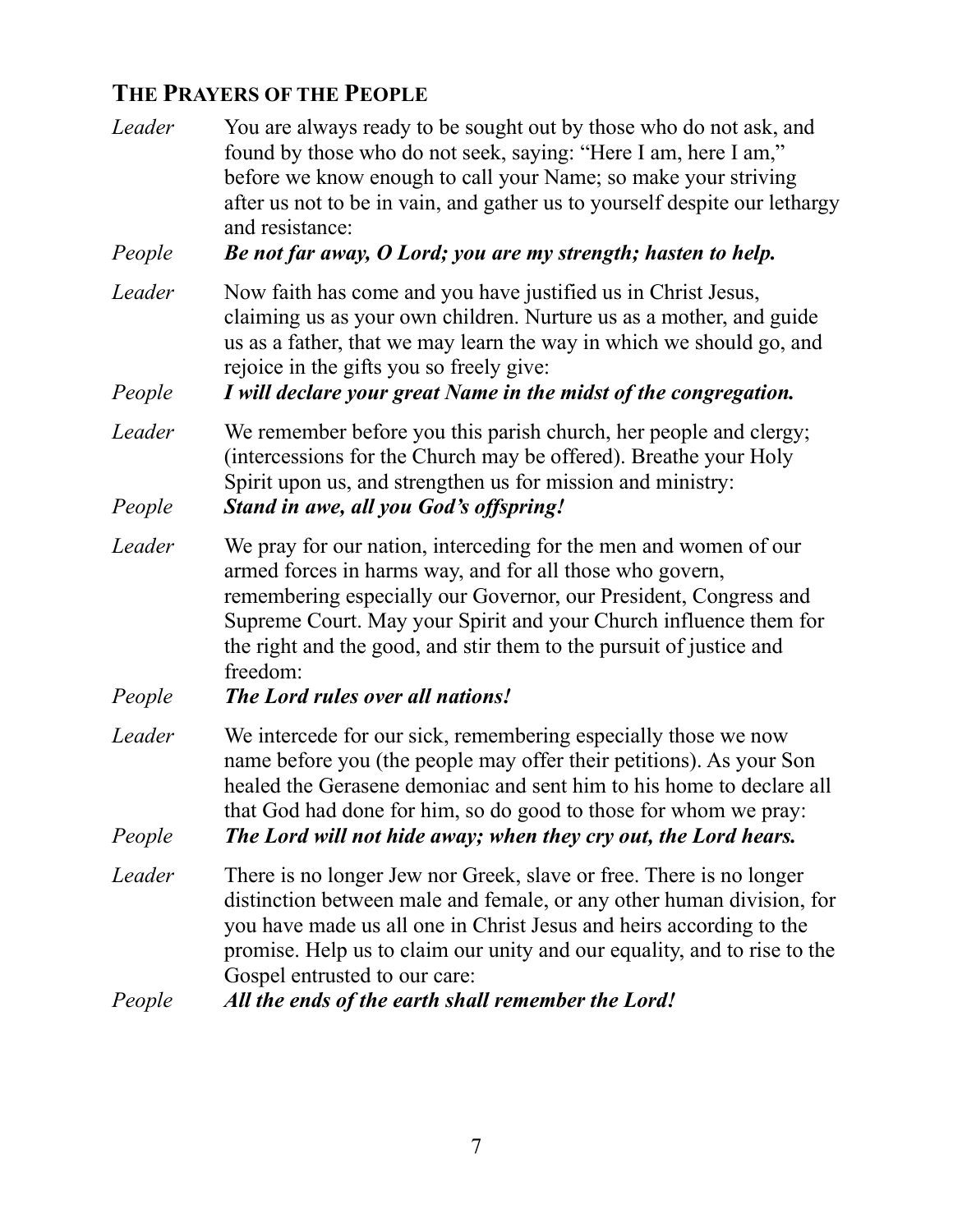## **THE CONFESSION OF SINS**

*Leader* We pray to you also for the forgiveness of our sins. *Silence* 

*All God of all mercy, we confess that we have sinned against you, opposing your will in our lives. We have denied your goodness in each other, in ourselves, and in the world you have created. We repent of the evil that enslaves us, the evil we have done, and the evil done on our behalf. Forgive, restore, and strengthen us through our Savior Jesus Christ, that we may abide in your love and serve only your will. Amen.*

*Presider* Almighty God have mercy on you, forgive you all your sins through the grace of Jesus Christ, strengthen you in all goodness, and by the power of the Holy Spirit keep you in eternal life. *Amen.*

## **THE PEACE**

*All stand.* 

*Presider* The peace of Christ be always with you. *People And also with you.*

*The Ministers and People greet one another with the Peace of God.* 

# **THE HOLY COMMUNION**

## **Offertory Music**

## **THE GREAT THANKSGIVING**

*Please stand.*

| Presider | The Lord be with you.                      |
|----------|--------------------------------------------|
| People   | And also with you.                         |
| Presider | Lift up your hearts.                       |
| People   | We lift them up to the Lord.               |
| Presider | Let us give thanks to the Lord our God.    |
| People   | It is right to give God thanks and praise. |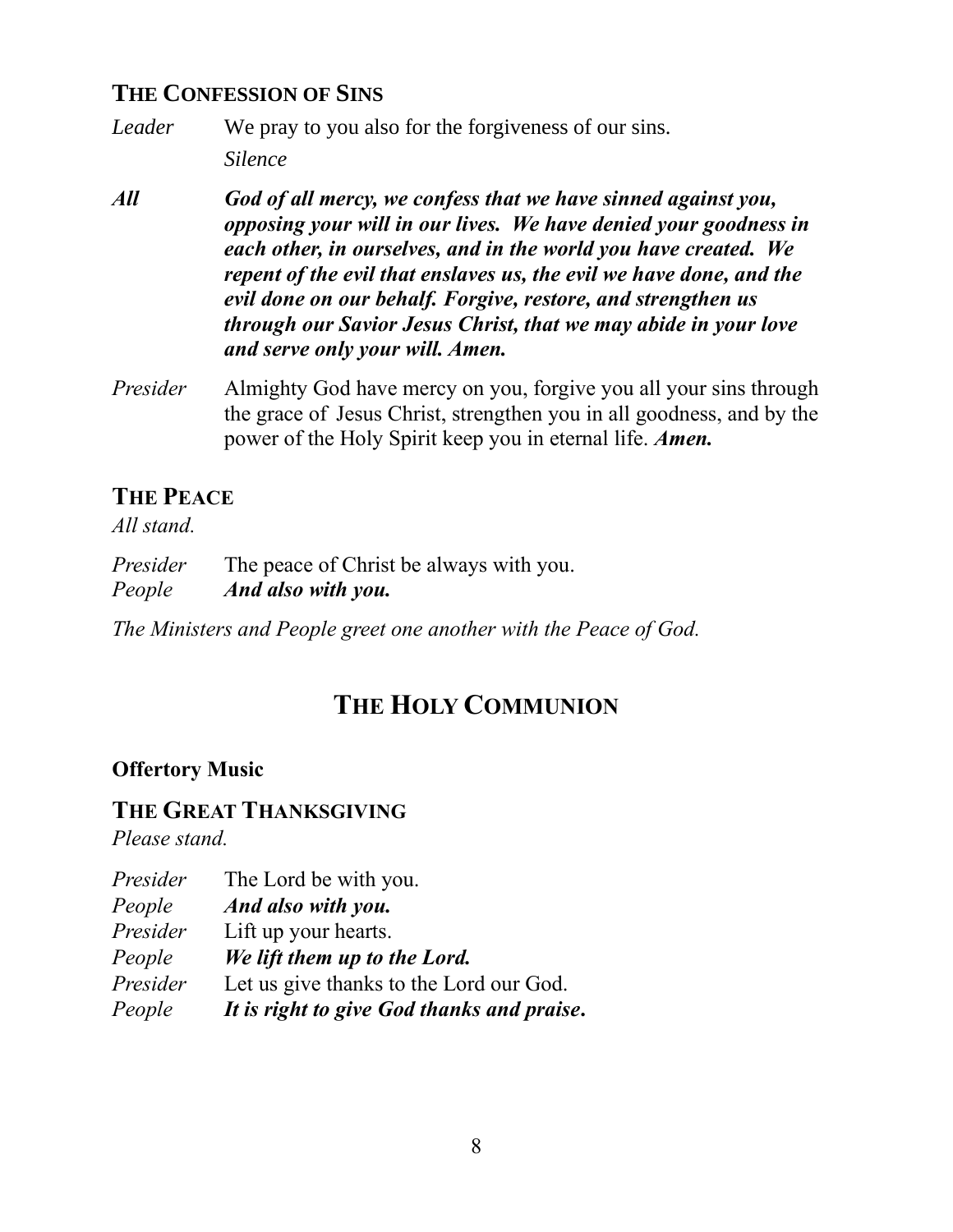*Presider* It is truly right, and good and joyful, to give you thanks, all-holy God, source of life and fountain of mercy.

> You have filled us and all creation with your blessing and fed us with your constant love; you have redeemed us in Jesus Christ and knit us into one body. Through your Spirit you replenish us and call us to fullness of life.

Therefore, joining with Angels and Archangels and with the faithful of every generation, we lift our voices with all creation as we sing:



*Presider* Blessed are you, gracious God, creator of the universe and giver of life. You formed us in your own image and called us to dwell in your infinite love. You gave the world into our care that we might be your faithful stewards and show forth your bountiful grace.

> But we failed to honor your image in one another and in ourselves; we would not see your goodness in the world around us; and so we violated your creation, abused one another, and rejected your love. Yet you never ceased to care for us, and prepared the way of salvation for all people.

Through Abraham and Sarah you called us into covenant with you. You delivered us from slavery, sustained us in the wilderness, and raised up prophets to renew your promise of salvation. Then, in the fullness of time, you sent your eternal Word, made mortal flesh in Jesus. Born into the human family, and dwelling among us, he revealed your glory.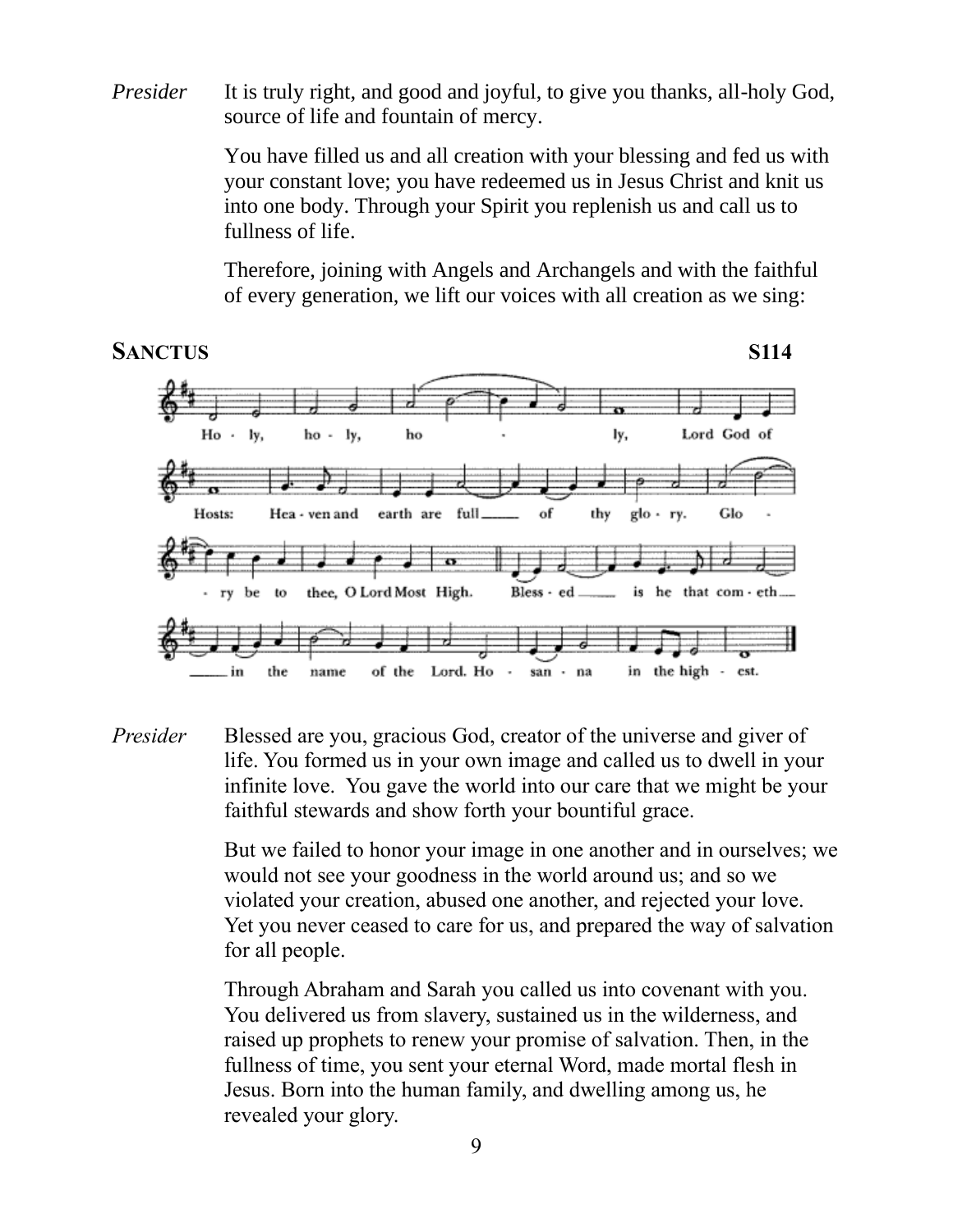*Presider* Giving himself freely to death on the cross, he triumphed over evil, opening the way of freedom and life.

> On the night before he died for us, Our Savior Jesus Christ took bread, and when he had given thanks to you, he broke it, and gave it to his friends, and said: "Take, eat: This is my Body which is given for you. Do this for the remembrance of me."

As supper was ending, Jesus took the cup of wine, and when he had given thanks, he gave it to them, and said: "Drink this, all of you: This is my Blood of the new Covenant, which is poured out for you and for all for the forgiveness of sins. Whenever you drink it, do this for the remembrance of me."

Therefore we proclaim the mystery of faith:

#### *All Christ has died. Christ is risen. Christ will come again.*

- *Presider* Remembering his death and resurrection, we now present to you from your creation this bread and this wine. By your Holy Spirit may they be for us the Body and Blood of our Savior Jesus Christ. Grant that we who share these gifts may be filled with the Holy Spirit and live as Christ's Body in the world. Bring us into the everlasting heritage of your daughters and sons, that with all your saints, past, present, and yet to come, we may praise your Name for ever.
- *Presider* Through Christ and with Christ and in Christ, in the unity of the Holy Spirit, to you be honor, glory, and praise, for ever and ever. *AMEN.*

And now as our Savior Christ has taught us, we are bold to pray,

*All Our Father, who art in heaven, hallowed be thy Name, thy kingdom come, thy will be done, on earth as it is in heaven. Give us this day our daily bread. And forgive us our trespasses, as we forgive those who trespass against us. And lead us not into temptation, but deliver us from evil. For thine is the kingdom, and the power, and the glory, forever and ever. Amen.*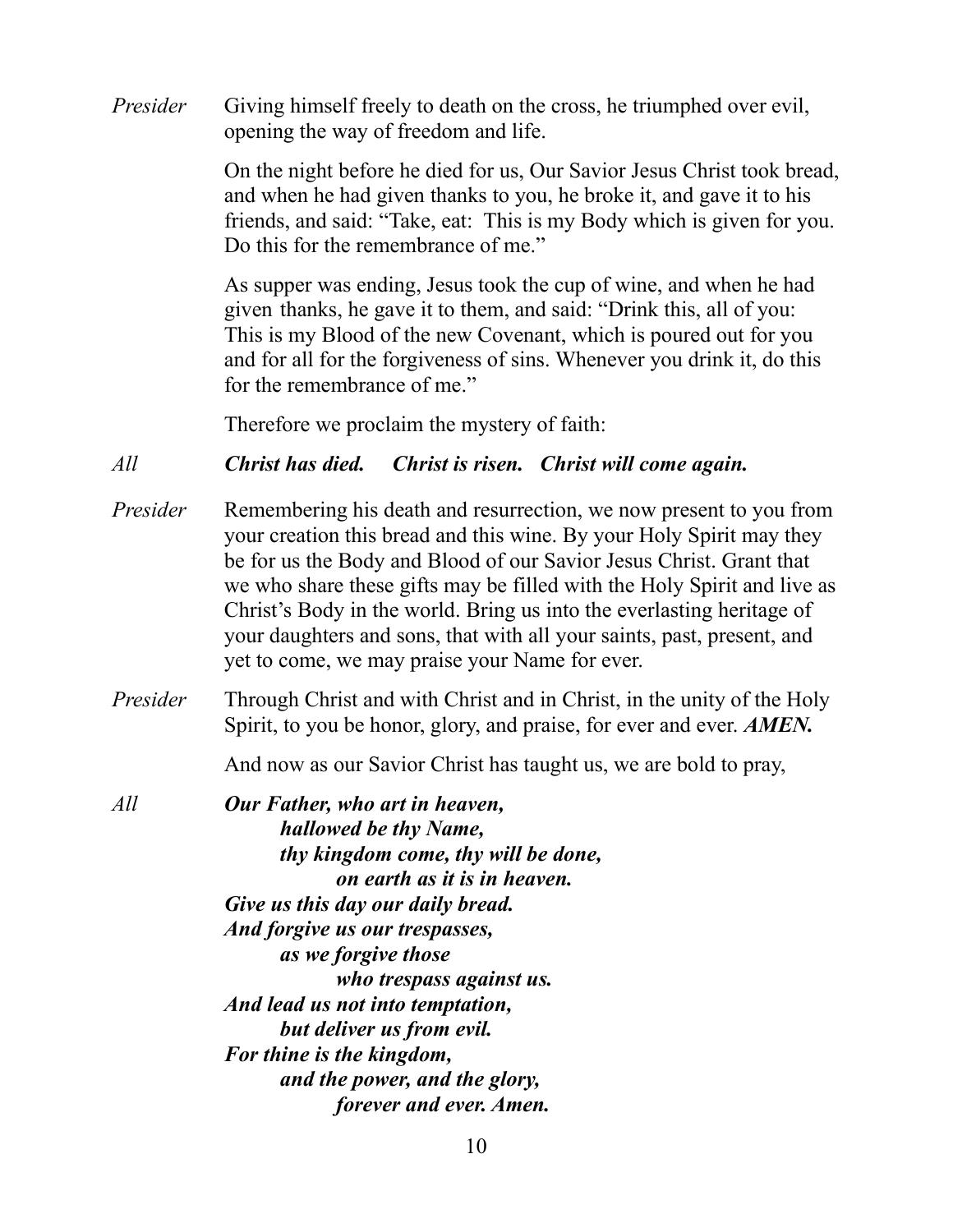## **THE BREAKING OF BREAD**

*The Presider breaks the consecrated Bread. A period of silence is kept.*

*Presider* Alleluia. Christ, our Passover is sacrificed for us. *People Therefore, let us keep the feast. Alleluia.*

## **AGNUS DEI S161**



## **THE INVITATION**

*Presider:* This is the banquet of the Lamb. It is made ready for those who love God,

and for those who want to love God more.

So, come you who have much faith, and you who have little; You who have been here often, and you who have not been here long; You who have tried to follow, and you who have failed.

Come because it is the Lord who invites you; it is Christ's will that those who want him should meet him here.

The Gifts of God for the People of God!

*A consecrated gluten-free wafer may be requested from the Presider.*

#### **Music during Communion**